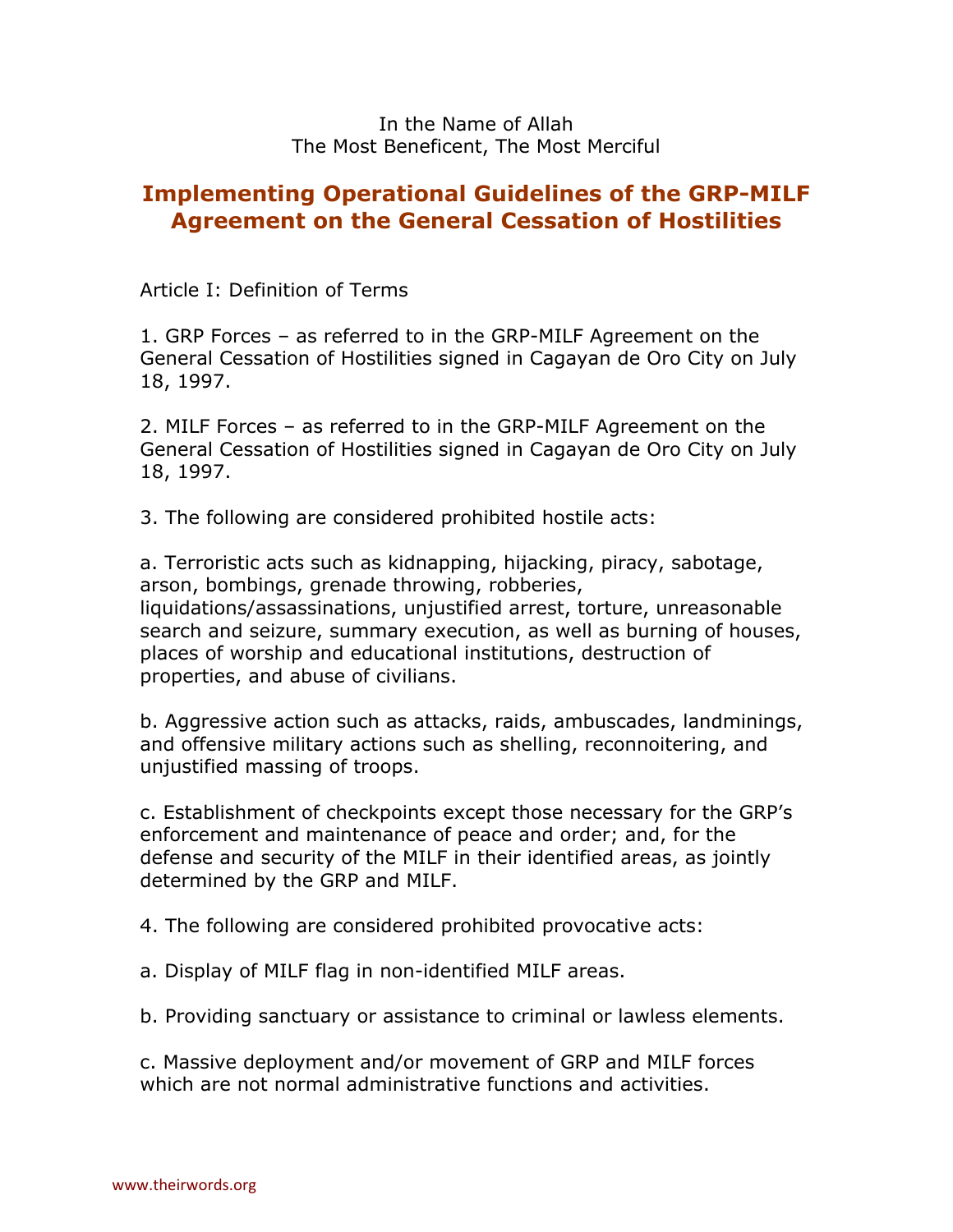d. Public pronouncements that will tend to undermine the sincerity or credibility of either party in implementing the cessation of hostilities. e. Other acts that endanger the safety and security of the people and their properties; and/or that which contribute to the deterioration of peace and order, such as blatant display of firearms.

## Article II: Actions Exempted from Cessation of Hostilities

Police and military actions and administrative/logistic activities shall continue to be undertaken by the GRP throughout Mindanao and the entire country. In the pursuit thereof, confrontational situations between the GRP and the MILF forces shall be avoided by prior coordination with the latter. These actions include, but are not limited to, the following:

1. Peacekeeping and police actions such as preventive patrols, investigations, arrest, searches and seizures undertaken by the Government against criminality, especially against piracy, robbery, kidnapping, cattle rustling, murder and other criminal acts.

2. Defensive or protective actions of the GRP and MILF to ensure the security of its forces, facilities, installations, equipment and lines of communications, and the safety and tranquility of the civil government and the population.

## Article III: Ground Rules

1. The GRP and MILF shall desist from committing any prohibited hostile and provocative acts, as described in these Implementing Guidelines and Ground Rules.

2. Movement of MILF forces outside their identified areas, as jointly determined by the GRP and MILF CCCH, shall be coordinated by concerned MILF commanders to the GRP forces' commanders for clearance prior to said movements.

3. Forces not identified by the GRP and MILF CCCH shall be deemed not covered by these Implementing Guidelines and Ground Rules.

4. Observation of cessation of hostilities and conduct of inquiry by the GRP-MILF Coordinating Committees on Cessation of Hostilities (CCCH).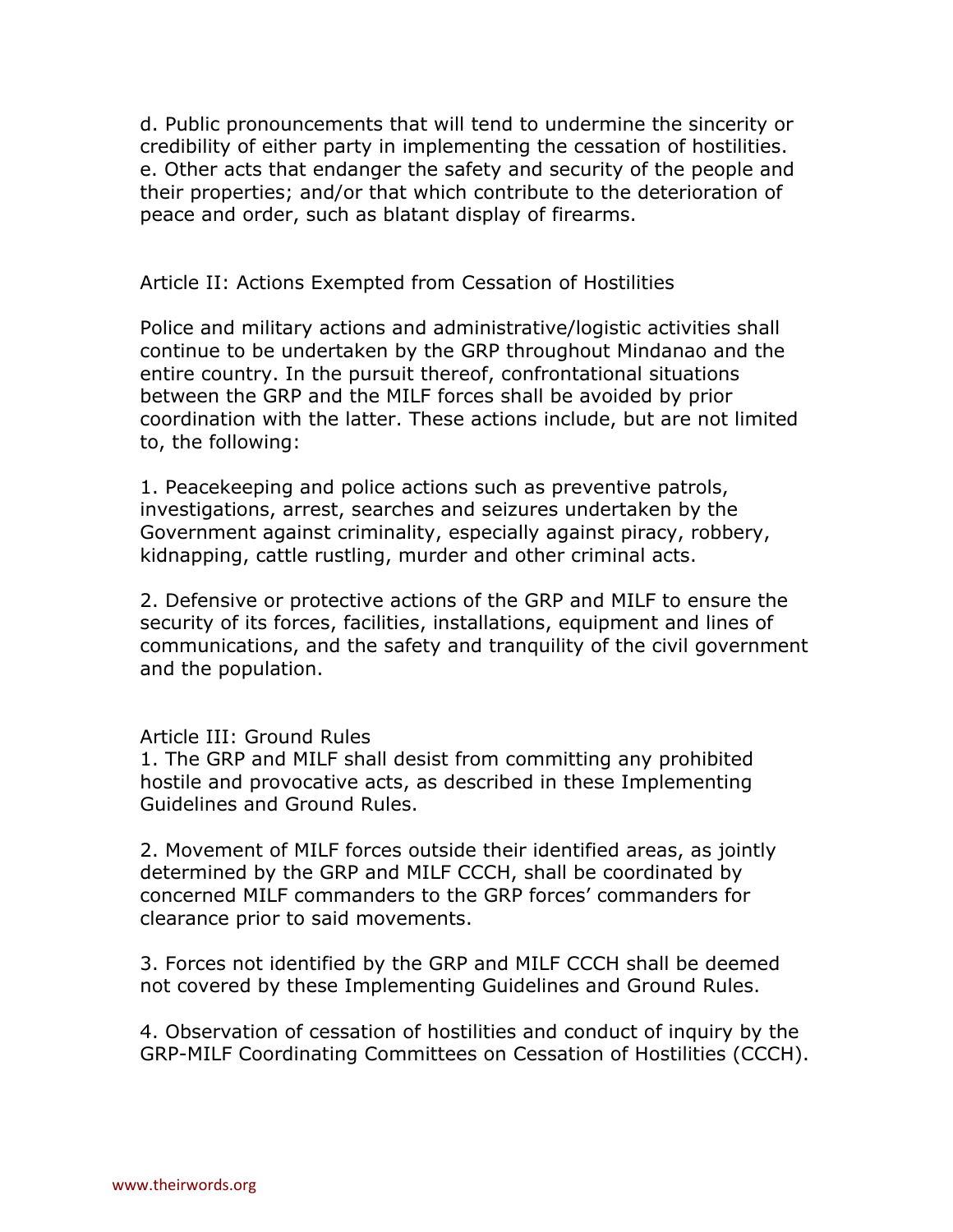a. The CCCH shall promptly, *motu proprio* or as directed by the GRP-MILF Peace Panels, conduct inquiry on alleged violations of cessation of hostilities pursuant to these Implementing Guidelines and Ground Rules.

b. The CCCH shall inform immediately the commanders of GRP and MILF forces whose units or members are alleged to be violating these Implementing Guidelines and Ground Rules. It shall be the responsibility of the GRP and MILF to take immediate and necessary actions to stop any violation and punish respective forces which violate these Implementing Guidelines and Ground Rules.

c. The CCCH report of inquiry shall be submitted directly to the GRP-MILF Peace Panels, with copies furnished to the GRP and MILF Commanders concerned.

d. The CCCH will coordinate its visits, inspections, and inquiries with GRP and MILF officials concerned. The CCH shall be provided information, data or evidence needed for their conduct of inquiry.

5. Disposition of violations of cessation of hostilities. The GRP and the MILF will make appropriate actions on their respective forces who violate these Implementing Guidelines and Ground Rules.

6. Security of the GRP and MILF Panels and CCCH Members.

a. The GRP and the MILF shall be responsible for the security of the Members of the CCCH especially in the performance of the latter's functions. Members of the GRP and MILF Panels and CCCH, however, will be allowed to have armed security. The number of security personnel and firearms shall be mutually agreed upon.

b. Authority to carry firearms by the armed security shall be issued by the GRP and the MILF Commanders on the ground to be confirmed by the GRP-MILF CCCH. Area of coverage will be the area of effectivity as mentioned. In Rule V of the Implementing Administrative Guidelines of the GRP-MILF AGCH to include areas while in transit performing official duties as MILF Panel armed security.